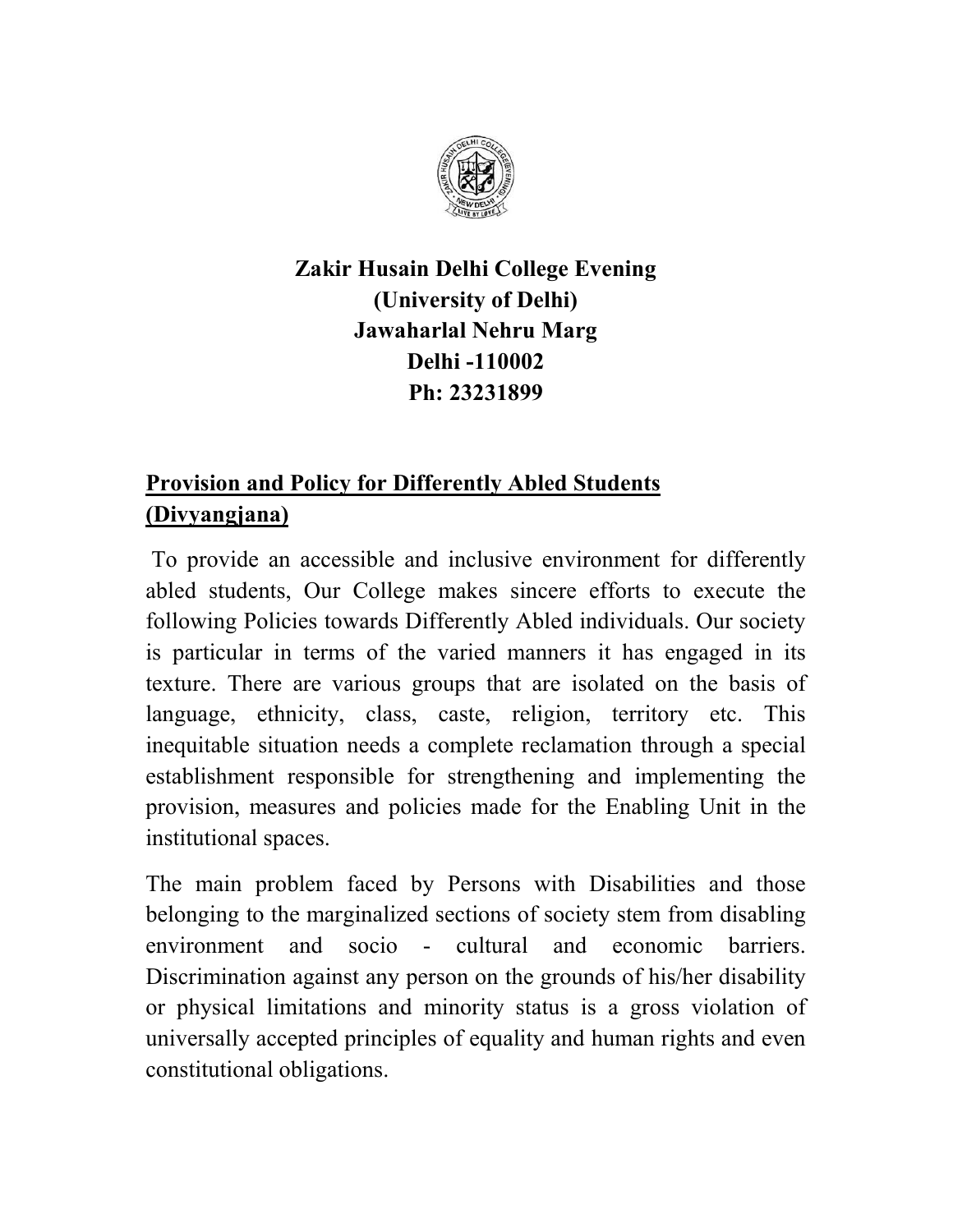Their problems in the field of higher education are a matter of great concern which needs urgent attention.

### **Enabling Unit**

The Enabling Unit of Zakir Husain Delhi College Evening came into existence in the year 3-01-2011 to provide accessible education with equal facilities for differently abled staff and students. Braille embosser, laptop and other devices to facilitate the learning process of differently able students are made readily available. There is a ramp at the entrance of the College Library for the purpose of facilitating the access of physically challenged users in the library

### **Infrastructural Establishment**

The ramps, rails, trails and lifts in the College premises are disable friendly in order to ease the mobility of person with disability. The College campus should have appropriate Braille marking and announcement system in lift for people with disability to comprehend the process. There is an appropriate tactile paths for visually impaired that further enhances the comfort of their movement and empowers them to access the College campus on their own. The dedicated washrooms for differently abled students and staff are cleaned and maintained regularly.

## **Special Facilities offered by the Library to the Differently Abled Persons**

It is imperative to be sensitive towards the special needs of a differently abled person in regards to reading and acquiring knowledge. Braille Material

• Audio CDs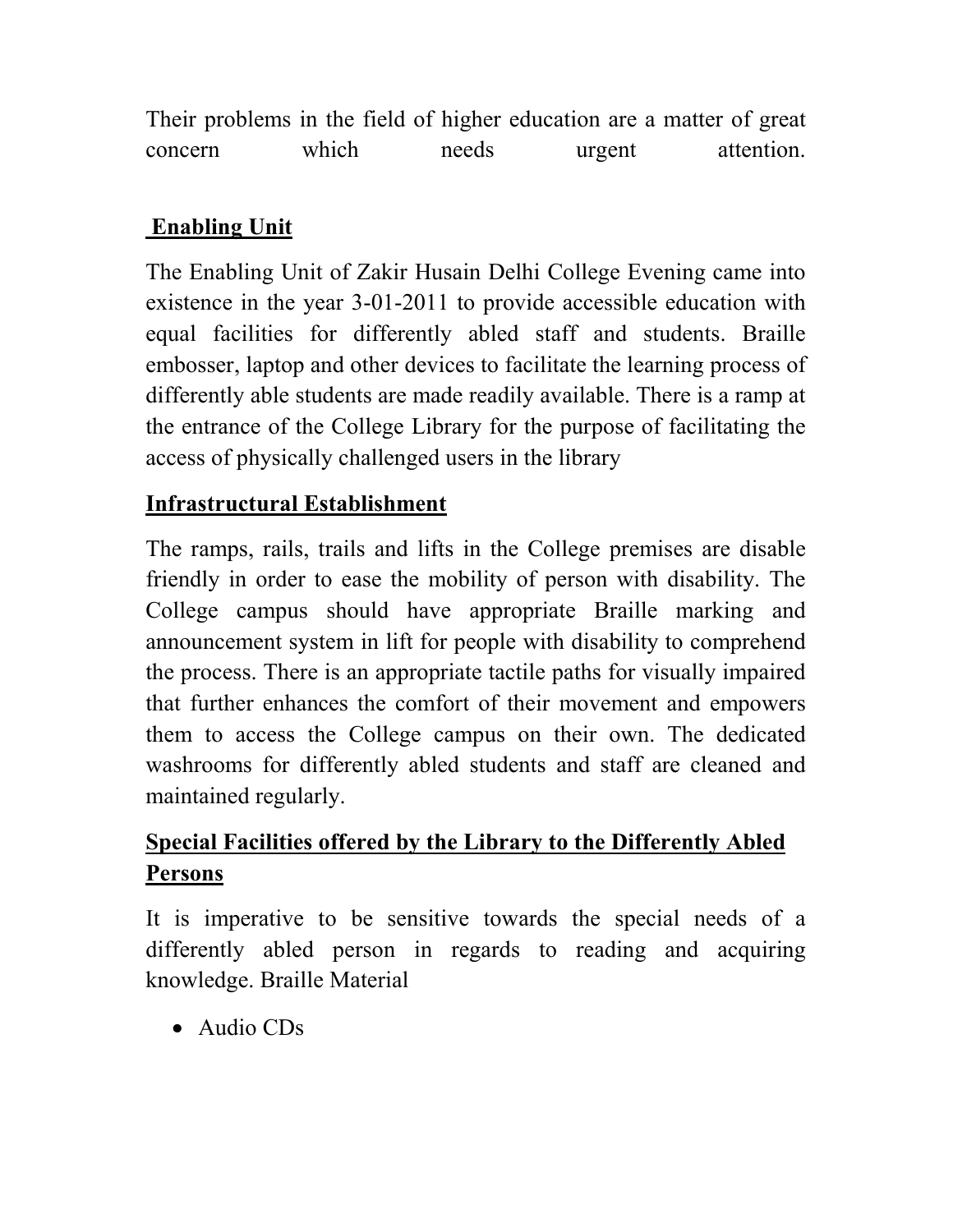- A separate computer system is installed with JAWS software and other necessary supporting accessories for the students in the library.
- Library provides the membership of BRAILLE LIBRARY (University of Delhi) to visually impaired students to access all the available resources.
- Library staff has been specially instructed / trained to help the special students wherever required.
- Delhi University Braille Library Membership is also provided to the visually challenged students where they are provided with all their reading material both in Braille as well as audio format.

Future upgrade of the available software/services/devices is timely made whenever deemed necessary.

#### **Assistive Technology**

Considering the special need of visually challenged students, College will provide assistive technology to facilitate their learning process. Recording Room and recording facility also available in the college, the students are encouraged to avail the same.

Access to software like Angel-Pro and DAISY is imperative. Along with these headphones, smartphones and also laptops will be made available for students/staff with disability whenever needed.

### **Financial Assistance**

All possible efforts will be made to give economic assistance to the needy students as per rules. Timely payment of writing fee to the writers is very important in ensuring that they have no problem in arranging for a writer for their class work and examination.

#### **Staff and Students**

It is imperative to be sensitive to the needs of differently abled. Care has been taken that staff and students in their interaction with them